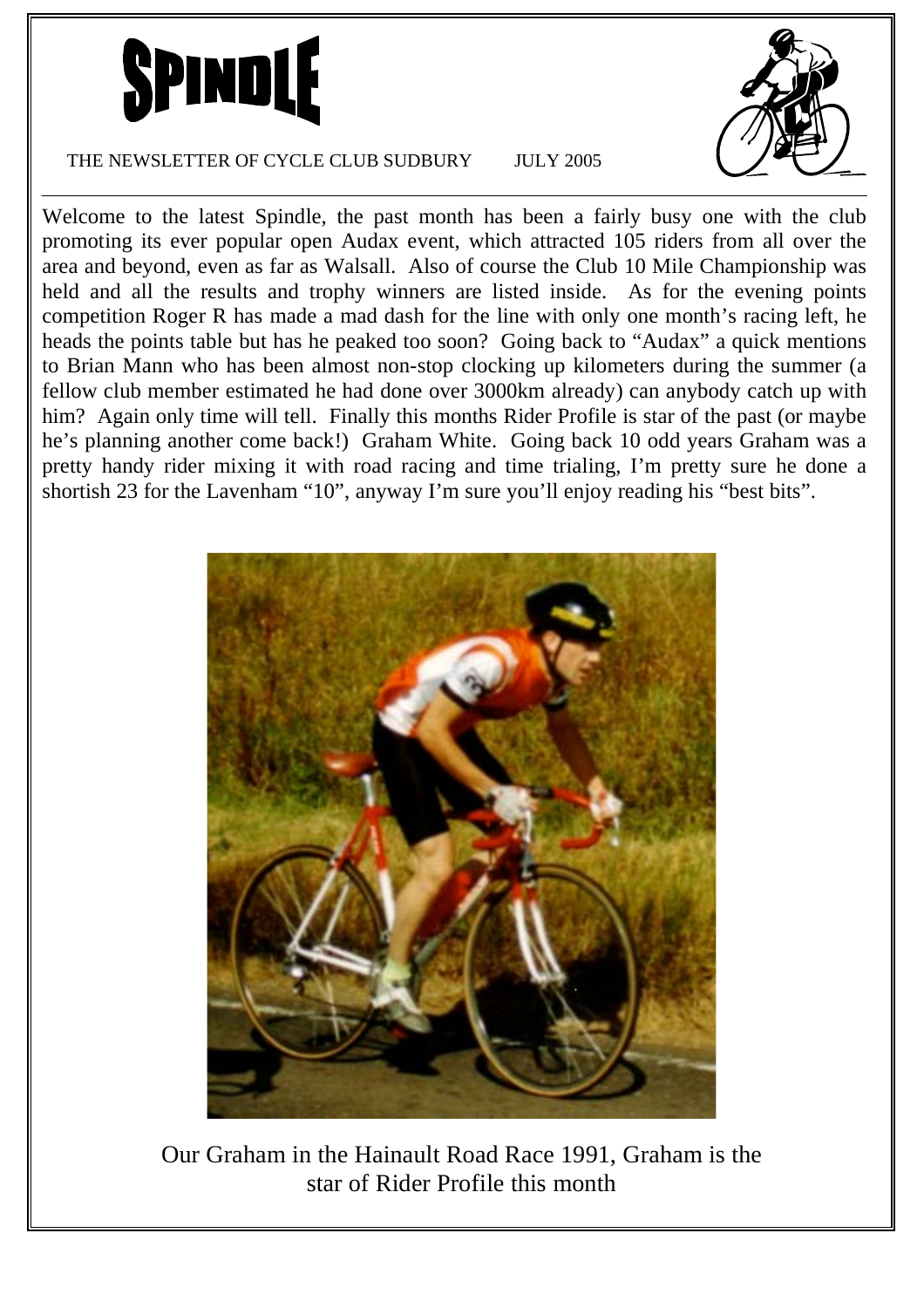## \* *Important Notice* \*

Haverhill Wheelers Speed Judging event (part of our Interclub Series) takes place on the 25<sup>th</sup> September at 10.30am, Hawkedon Village Green (Sorry, I got the date wrong in the last Spindle.)

# **Results**

| $16th$ July 2005 | <b>Team Economic "10" Course E2</b> | Len Finch $25.59$ |       |
|------------------|-------------------------------------|-------------------|-------|
|                  |                                     | <b>Bob Bush</b>   | 29.17 |

#### **23rd July 2005**

Family and work commitments mean that Simon Wright doesn't get the opportunity to race as often as he would like. But when he does, he makes the very best of his chances. On Sunday he was on the start line in Brentwood for the API Road Race under LVRC rules. The race distance was 56 miles (7 x 8 mile laps) over a wet and hilly course that featured a particularly unpleasant descent covered with loose gravel.

4 riders attacked immediately from the starting gun and got a small gap but Simon was able to get across to them fairly quickly. After 3 laps another 8 riders "got across" making a biggish lead group of 13 that soon established a useful gap at the head of the race. Another local man, Kenny Baker of Colchester Rovers, was very active in the bunch and with just over 2 laps to go he and Simon managed to get a small lead. However as the race entered its final stages the field all joined up again and it looked as if their efforts would come to nothing. Simon made one final and decisive attack and got a small lead of perhaps 30 or so seconds that the chasing bunch couldn't quite close by the finish.

After the race Simon spoke highly of the amount of work that Kenny Baker had done to keep the lead group clear and felt that in the final analysis Kenny's efforts had seriously jeopardised his own chances. Simon has had only 5 races this season but from this meagre number he has an extraordinary 4 wins and a second place for his efforts.

#### **Kindly supplied by Stan Nicholls**

#### **31st July 2005 Shaftesbury 50 E2/50 Len Finch 2.22.03**

|                             | Thursday 7 <sup>th</sup> July 2005 |       | <b>Lavenham "10" Course</b> |                           |       |  |
|-----------------------------|------------------------------------|-------|-----------------------------|---------------------------|-------|--|
|                             | Ben Mickleburgh (Tri UK)           | 23.46 | 10                          | Pandro Berman (Haverhill) | 27.49 |  |
| $\mathcal{D}_{\mathcal{L}}$ | Kenny Baker (Col R)                | 23.57 | 11                          | Andrew Hoppitt            | 28.06 |  |
| 3                           | Rob Harman                         | 24.36 | 12                          | Gordon Griggs             | 28.33 |  |
| 4                           | Jay Hunter                         | 24.42 | 13                          | Hugh Rethman              | 29.36 |  |
|                             | Terry Law                          | 25.43 | 14                          | Louise Tanous             | 29.48 |  |
| 6                           | James Rush                         | 25.57 | 15                          | Ron Bareham               | 30.08 |  |
|                             | Julie Baker (Col R)                | 26.21 | 16                          | John Steed                | 31.58 |  |
| 8                           | Brian Mann                         | 26.53 | 17                          | Barbara Law               | 32.03 |  |
| 9                           | Chris Byford (Haverhill)           | 27.04 | 18                          | <b>Bob Bush</b>           | 33.28 |  |
|                             | $Pip \& Cheryl - Two up$           | 31.47 |                             |                           |       |  |
|                             | (Haverhill)                        |       |                             |                           |       |  |

# **EVENING TIME TRIALS**

Unfortunately I could not make it out to Lavenham this week but Alan reliabily informs me that the weather was far from ideal.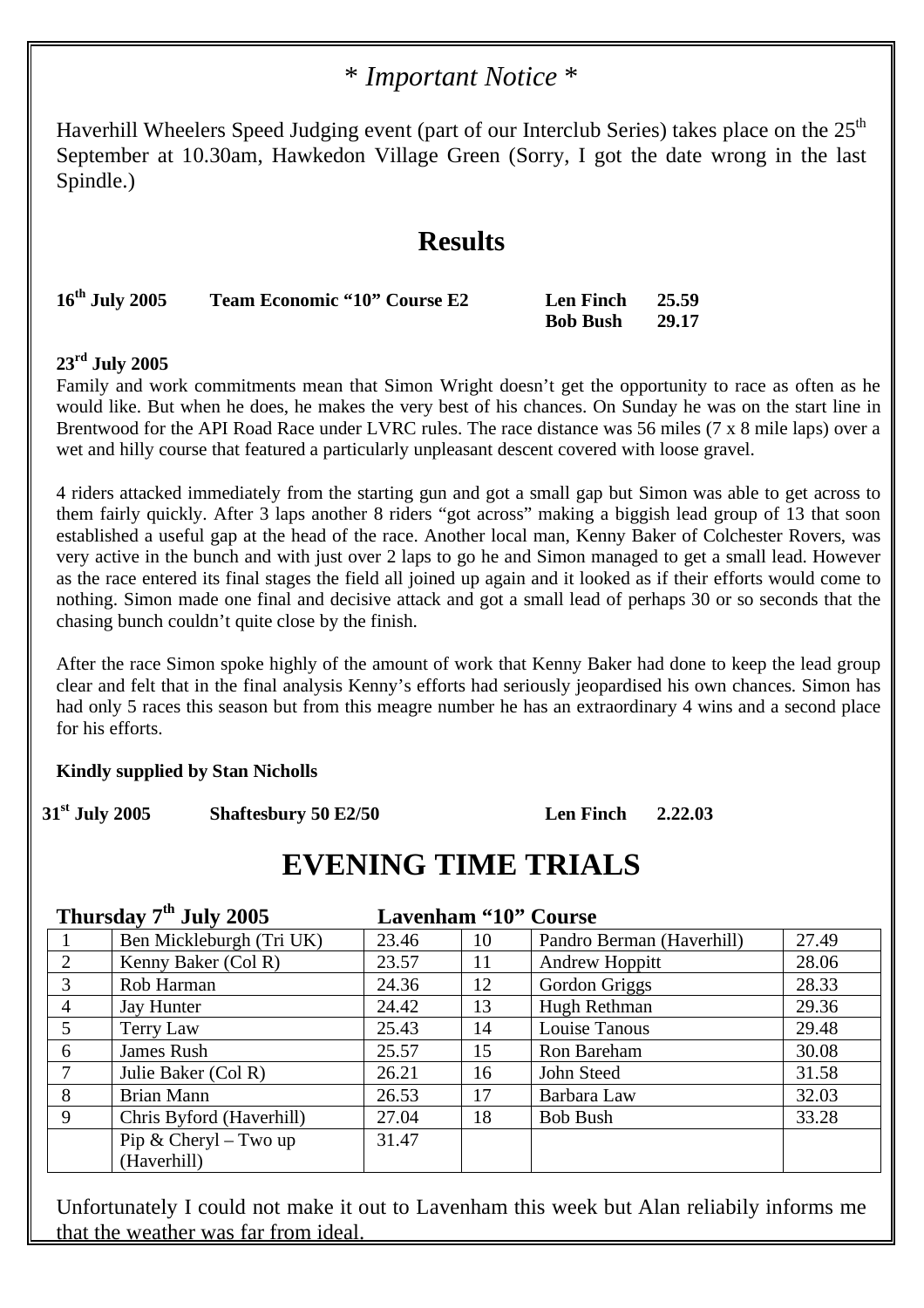| Thursday 14 <sup>th</sup> July 2005<br><b>Timekeepers:</b> | <b>Brent Eleigh Course</b><br><b>Stan Nicholls, Alison Steed</b> |
|------------------------------------------------------------|------------------------------------------------------------------|
| <b>Marshal:</b>                                            | <b>Geoff Morse</b>                                               |
| <b>Pusher Off:</b>                                         | <b>Mark Jay</b>                                                  |
|                                                            |                                                                  |

|                | Kenny Baker (Col R)    | 19.29 | 13         | Pandro Berman (Hav) | 23.04 |
|----------------|------------------------|-------|------------|---------------------|-------|
| 2              | Len Benton (Ang.Sp)    | 20.27 | 14         | Roger Rush          | 23.07 |
| 3              | Jay Hunter             | 20.28 | 15         | Gordon Griggs       | 23.48 |
| $\overline{4}$ | Doz Bree               | 20.40 | 16         | Louise Tanous       | 24.08 |
| 5              | <b>Rob Davies</b>      | 20.58 | 17         | Hugh Rethman        | 24.23 |
| 6              | Hugo Gladstone         | 21.01 | 18         | Pip Grainge (Hav)   | 25.05 |
| 7              | James Rush             | 21.20 | 19         | Ron Bareham         | 25.40 |
| 8              | <b>Richard Talon</b>   | 21.27 | 20         | John Steed          | 26.02 |
| 9              | Alan Wiseman           | 21.41 | 21         | Tom Moore           | 26.18 |
| 10             | Brian Mann             | 22.10 | 22         | Andy Rogers         | 27.03 |
| 11             | Graham White (Ips Tri) | 22.37 | 23         | <b>Bob Bush</b>     | 27.17 |
| 12             | <b>Andrew Hoppitt</b>  | 22.49 | <b>DNF</b> | Cheryl Load (Hav)   |       |

24 Riders faced the started on this humid evening. Ken Baker roared round to win by nearly a minute, first back from the club was Doz who was forced to ride his old winter bike, his racing machine was out of action due to a faulty headset. Top point scorer on the night was Roger, with 63 points. Looks like Mr Rush Senior is determined to narrow Robin's lead with seven more events remaining.

### **Thursday 21st July 2005 Hitcham Hilly**

|                             | Rob Harman            | 36.04 | 12      | Gordon Griggs              | 41.39 |
|-----------------------------|-----------------------|-------|---------|----------------------------|-------|
| $\mathcal{D}_{\mathcal{L}}$ | James Rush            | 36.13 | 13      | Louise Tanous              | 43.04 |
| 3                           | <b>Rob Davies</b>     | 36.14 | 14      | Chris Hall (Col R)         | 43.53 |
| $\overline{4}$              | Hugo Gladstone        | 36.19 | 15      | Pip Grainge (Hav)          | 44.11 |
| 5                           | <b>Richard Talon</b>  | 36.39 | 16      | John Steed                 | 44.56 |
| 6                           | Brian Mann            | 37.48 | 17      | Tom Moore (Bath Road)      | 45.03 |
| $\tau$                      | Graham White (ITC)    | 38.03 | 18      | Barbara Law                | 45.56 |
| 8                           | <b>Andrew Hoppitt</b> | 39.27 | 19      | Colin Byford (Hav)         | 47.16 |
| 9                           | Pandro Berman (Hav)   | 40.03 | 20      | <b>Andy Rogers</b>         | 47.55 |
| 10                          | Roger Rush            | 40.53 | $2$ -up | Jay Hunter/Ben Mickleburgh | 32.34 |
| 11                          | Hugh Rethman          | 41.35 |         |                            |       |

Once again I could not make this event, so not much info.

#### **10 Mile Championship**

With a heavy thunderstorm soaking riders 5 minutes before we were due to start the decision was taken to postpone the start for 20 minutes to allow the rain to pass.

Fastest and therefore Club Champion was Simon with 23.30, Rob Harman put in an excellent season's best, he also bagged the handicap trophy, not bad considering he reckons he is useless at riding in the wet! Ladies cup went to Barbara in 32.36, VETS award goes to Alan who won it with a plus of 6.13 beating  $2<sup>nd</sup>$  place Brian Mann by over 3 minutes. Full results as follows: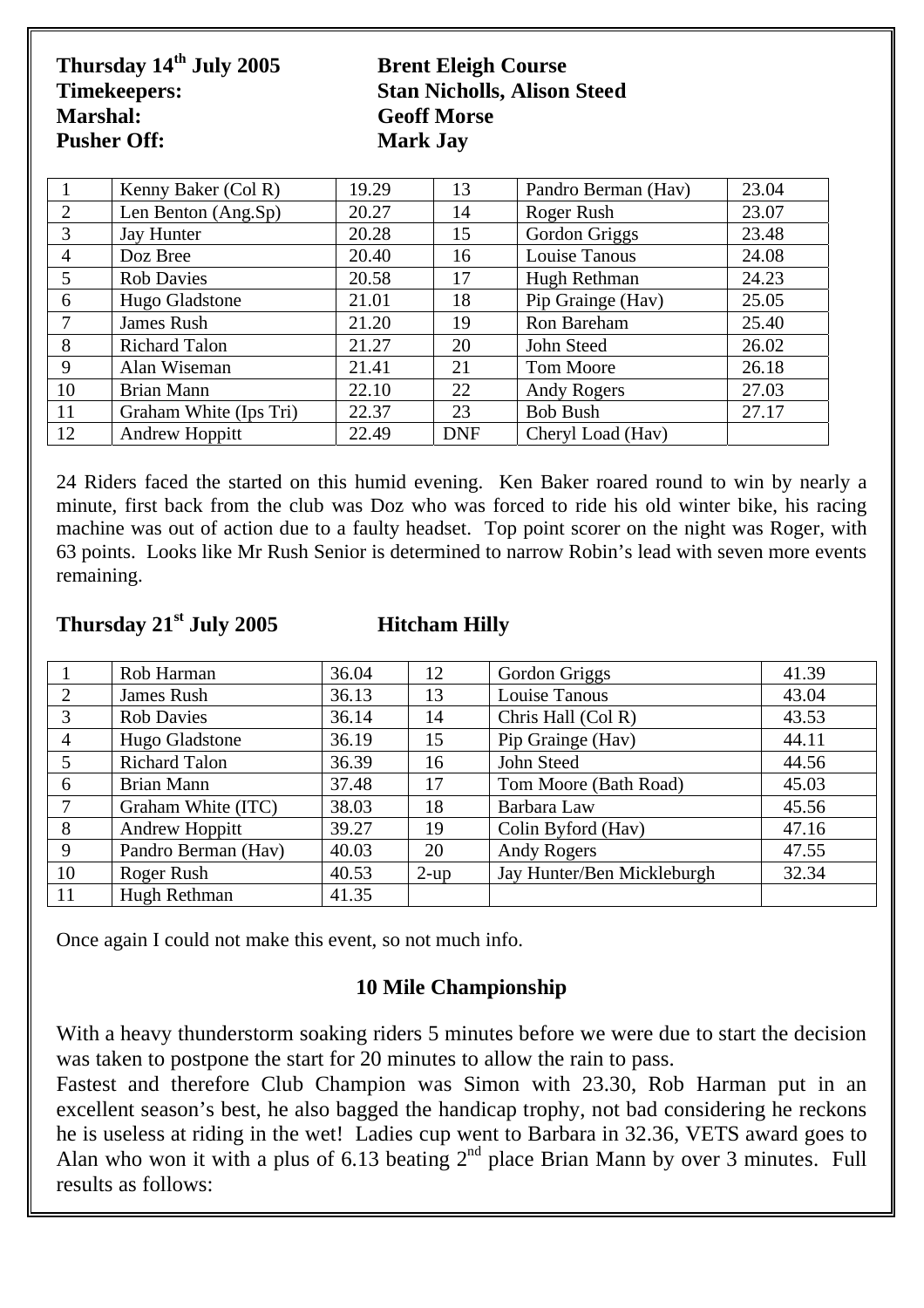| Thursday 28 <sup>th</sup> July 2005 |                                  |         | <b>Championship "10" Lavenham Course</b> |                                                                |         |  |
|-------------------------------------|----------------------------------|---------|------------------------------------------|----------------------------------------------------------------|---------|--|
|                                     | <b>Timekeepers:</b>              |         |                                          | <b>Alison Steed/Brian Webber</b>                               |         |  |
| <b>Marshal:</b>                     |                                  |         | <b>Colin Dales &amp; Peter Whiteley</b>  |                                                                |         |  |
|                                     | <b>Pusher Off:</b>               |         | <b>Mark Jay</b>                          |                                                                |         |  |
| $\mathbf{1}$                        | Simon Wright                     | 23.30   | 14                                       | <b>Mark Gentry</b>                                             | 28.01   |  |
| $\overline{c}$                      | Nick Webber (Col R)              | 23.56   | 15                                       | Pandro Berman (Hav W)                                          | 28.33   |  |
| $\overline{3}$                      | Rob Harman                       | 24.09   | 16                                       | Ron Bareham                                                    | 29.08   |  |
| $\overline{4}$                      | Jay Hunter (Interclub)           | 24.32   | 17                                       | Rob Weaver                                                     | 29.11   |  |
| $\overline{5}$                      | Alan Wiseman                     | 25.17   | $\equiv$                                 | P Frimble (Hav W)                                              | 29.11   |  |
| 6                                   | Rob Morse                        | 25.24   | 19                                       | Hugh Rethman                                                   | 30.08   |  |
| $\overline{7}$                      | <b>Rob Davies</b>                | 25.25   | 20                                       | Terry Law (Interbike)                                          | 30.09   |  |
| $8\,$                               | Hugo Gladstone                   | 26.04   | 21                                       | John Steed                                                     | 31.07   |  |
| 9                                   | <b>Brian Mann</b>                | 26.12   | 22                                       | <b>Bob Bush</b>                                                | 31.53   |  |
| 10                                  | Chris Byford (Hav W)             | 26.33   | 23                                       | P Grainge (Hav W)                                              | 31.57   |  |
| 11                                  | <b>Richard Talon</b>             | 26.40   | 24                                       | Tom Moore (Bath)                                               | 32.10   |  |
| 12                                  | Graham White (Ips Tri)           | 27.53   | 25                                       | Barbara Law                                                    | 32.36   |  |
| 13                                  | Roger Rush                       | 28.00   | 26                                       | <b>Andy Rogers</b>                                             | 34.51   |  |
|                                     |                                  |         |                                          |                                                                |         |  |
|                                     | <b>Club Championship Seniors</b> |         |                                          | <b>Ladies Cup</b>                                              |         |  |
|                                     |                                  |         |                                          |                                                                |         |  |
| $\mathbf{1}$                        | Rob Harman                       | 24.09   | $\mathbf{1}$                             | Barbara Law                                                    | 32.36   |  |
| $\sqrt{2}$                          | Rob Morse                        | 25.24   |                                          |                                                                |         |  |
| $\overline{3}$                      | <b>Rob Davies</b>                | 25.25   |                                          |                                                                |         |  |
| $\overline{4}$                      | Hugo Gladstone                   | 26.04   |                                          |                                                                |         |  |
|                                     |                                  |         |                                          |                                                                |         |  |
|                                     |                                  |         |                                          | <b>VETS ON STANDARD</b>                                        |         |  |
|                                     |                                  |         |                                          |                                                                |         |  |
| $\mathbf{1}$                        | Alan Wiseman (67)                | $+6.13$ | $\overline{7}$                           | Roger Rush (57)                                                | $+1.06$ |  |
| $\sqrt{2}$                          | Brian Mann (58)                  | $+3.08$ | 8                                        | Bob Bush (71)                                                  | $+0.37$ |  |
| $\overline{3}$                      | Ron Bareham (69)                 | $+2.52$ | 9                                        | Robin Weaver (57)                                              | $-0.05$ |  |
| $\overline{4}$                      | Simon Wright (40)                | $+2.00$ | 10                                       | Barbara Law (61)                                               | $-0.36$ |  |
| $\overline{5}$                      | Mark Gentry (60)                 | $+1.47$ | 11                                       | John Steed (63)                                                | $-0.37$ |  |
| 6                                   | Hugh Rethman (66)                | $+1.07$ | 12                                       | Andy Rogers (51)                                               | $-7.05$ |  |
|                                     |                                  |         |                                          |                                                                |         |  |
|                                     |                                  |         | <b>ON HANDICAP</b>                       |                                                                |         |  |
|                                     |                                  |         |                                          |                                                                |         |  |
| $\mathbf{1}$                        | Rob Harman                       | 17.03   | 9                                        | Rob Morse                                                      | 18.04   |  |
| $\sqrt{2}$                          | <b>Mark Gentry</b>               | 17.17   | 10                                       | Robin Weaver                                                   | 18.06   |  |
| $\overline{3}$                      | <b>Brian Mann</b>                | 17.19   | 11                                       | Ron Bareham                                                    | 18.20   |  |
| $\overline{4}$                      | <b>Rob Davies</b>                | 17.31   | 12                                       | Hugh Rethman                                                   | 18.33   |  |
| 5                                   | Simon Wright                     | 17.43   | 13                                       | Barbara Law                                                    | 20.27   |  |
| 6                                   | Roger Rush                       | 17.50   | 14                                       | John Steed                                                     | 20.30   |  |
| $\overline{7}$                      | Alan Wiseman                     | 17.51   | $\equiv$                                 | <b>Andy Rogers</b>                                             | 20.30   |  |
| 8                                   | Hugo Gladstone                   | 17.52   | 16                                       | <b>Bob Bush</b>                                                | 20.38   |  |
|                                     |                                  |         |                                          |                                                                |         |  |
|                                     |                                  |         |                                          | <b>EVENING POINTS SERIES, POINTS TO END OF JULY</b>            |         |  |
|                                     |                                  |         |                                          |                                                                |         |  |
| $\mathbf{1}$                        | Roger Rush                       | 573     | 7                                        | Micheal Woodroof                                               | 385     |  |
| $\sqrt{2}$                          | Robin Weaver                     | 539     | 8                                        | <b>Richard Talon</b>                                           | 375     |  |
| $\overline{\mathbf{3}}$             | <b>James Rush</b>                | 494     | 9                                        | Hugh Rethman                                                   | 372     |  |
| $\overline{4}$                      | Louise Tanous                    | 437     | 10                                       | Jay Hunter                                                     | 335     |  |
| 5                                   | <b>Brian Mann</b>                | 434     | 11                                       | <b>Rob Davies</b>                                              | 329     |  |
| 6                                   | Barbara Law                      | 401     |                                          |                                                                |         |  |
|                                     |                                  |         |                                          | All above results/calculations kindly supplied by Alan Wiseman |         |  |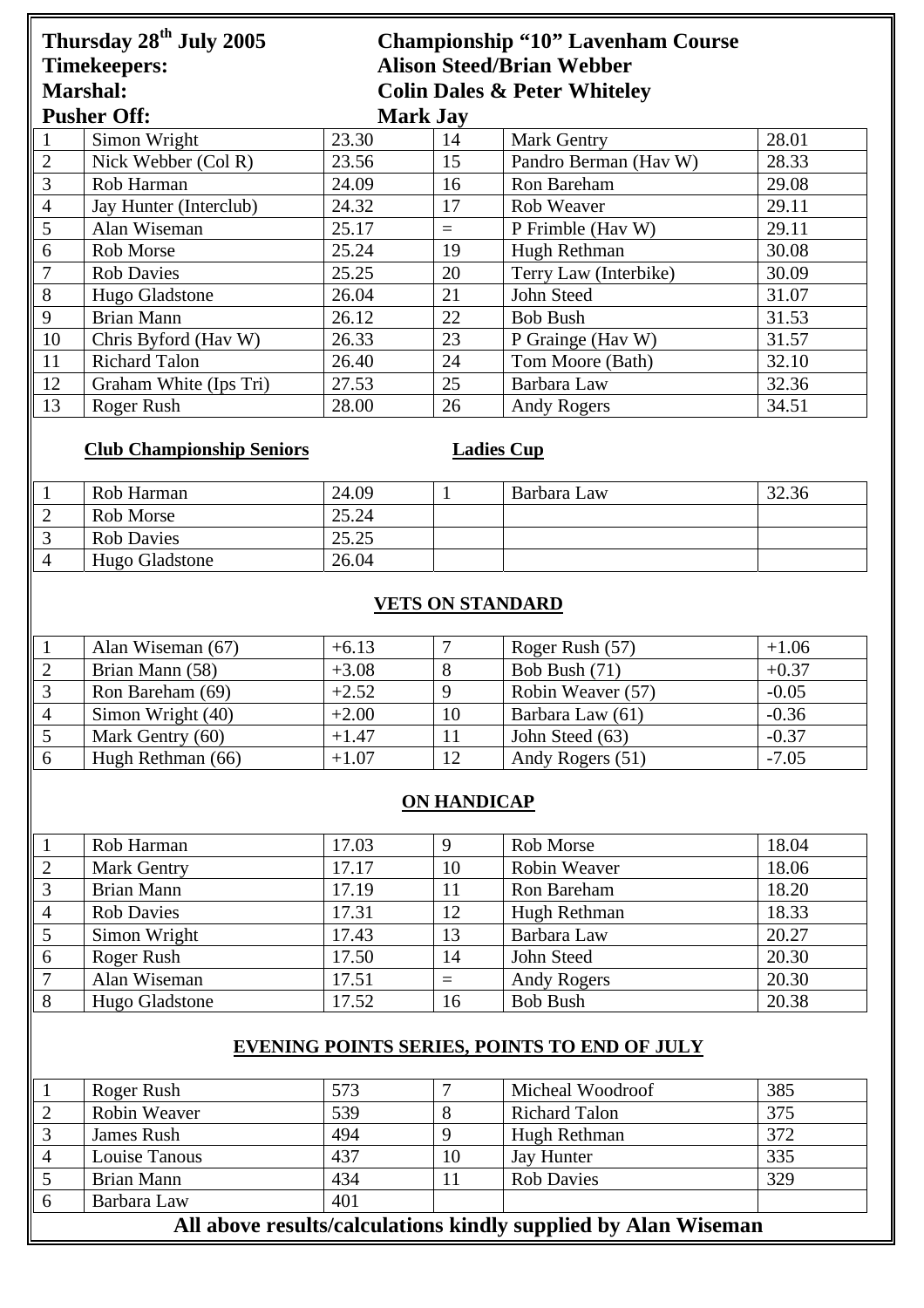# **A Bit at the Back Audaxing**

With the Audax season in full swing, the Eastern Rover 109km from Lawford, Essex, seemed like a good idea, especially as it was organised by our own Peter Whiteley.

At the start, the temperature was already hovering around the 26deg mark and was set to rise during the day. On the run to Dedham, what seemed like localised sniper fire grabbed our attention as we sped down a particularly steep hill, as up front Terry Law was gamely holding on to his machine as a violent blow out tried to send him into the hedgerows.

As the temperatures soared, a stop at the Youth Hostel at Castle Hedingham to refill depleted bottles was much needed, plus the obligatory slice of cake of course.

Riding an Audax over familiar roads was a new experience and the temptation to create your own (shorter) route to the next info control at Lavenham was tempting especially as my 'hot foot' malady was in its most painful mode. Another quick cuppa and cake was taken at our normal 'Sunday Run' cafe in Lavenham before heading across more home territory as the temperatures reached 32deg.

The next stop at Suffolk Water Park saw Barbara and Terry already chilling out and looking remarkably refreshed as opposed to my sorry state. A final fill up of bottles for the last 'drag' over to Lawford was essential especially as Robin and I had gained another rider who looked in an even worse state than I did. We managed to shepherd him back to the finish although at one point I thought he had succumbed to the heat going up yet another of Peters' nasty little hills. Barbara managed 108km of trouble free riding until the very last hill where cramp claimed both legs with a vengeance!

As I signed in at the end, I complained to our organiser how hard it had been especially in the oppressive heat. His reply was that the bloke sitting next to him had just completed the Great Eastern Audax and had covered 602km over the weekend.

With that, I quietly shuffled away, got a cup of tea and hid up the corner, suitably humbled. **Ride Time 4hrs 51mins @ 14.2mph** 

**T**he Garboldisham Grovel 105km Audax followed a few weeks later, although Robin, my usual riding partner, had left me to my own devices as he headed off to the Italian Alps for some serious hill training. I found another willing soul capable of navigating and pointing me in the right direction, as I'm unable to read route instructions without the use of glasses and which would probably add another hour to the ride time should I have needed to. As it was, we managed to get lost twice, which for a change, wasn't down to me.

The route is probably the flattest of all the local Audax's, but the hot weather had returned to make it uncomfortable again. With only one recognised watering hole on the route at Attleborough, a gentler pace would be the sensible road to follow.

So why is it that you always go along at the pace all around you adopt? Not a good idea especially as the group we hooked up with was bowling along at 18-20mph.

Norfolk could have doubled for France that day as we passed through quiet villages and open expanses of countryside and all bathed in glorious sunshine.

I have always had reservations about the strength and integrity of the wheels I ride, only 16 spokes each, especially as I'm not the lightest of riders. (Which I suppose means overweight) This theory was tested out to the full during a long descent down a tree lined (read dark, with sunglasses on!) lane that had a dried up ford at the bottom. Little sandbanks had replaced the water and as I took off over the first bank, I wondered idly

how many spokes would be left by the time I landed. However, despite some almighty bangs, twenty feet later during re-entry, all held together as I sheepishly checked that rider and bike still had all the bits they started out with.

Nearing the end of the ride, we passed Snetterton racetrack where a British SuperBike meeting was in full flow, the temptation to sneak a quick viewing was outweighed by the thought of much needed tea, and (more) cakes at the finish.

Brian (the Audax) Mann and friends managed to arrive back at the same time, which was even more puzzling as we last saw him tucking into a 4-course meal at some fancy restaurant two hours before! **Ride Time 4hrs 25mins @ 15.0mph**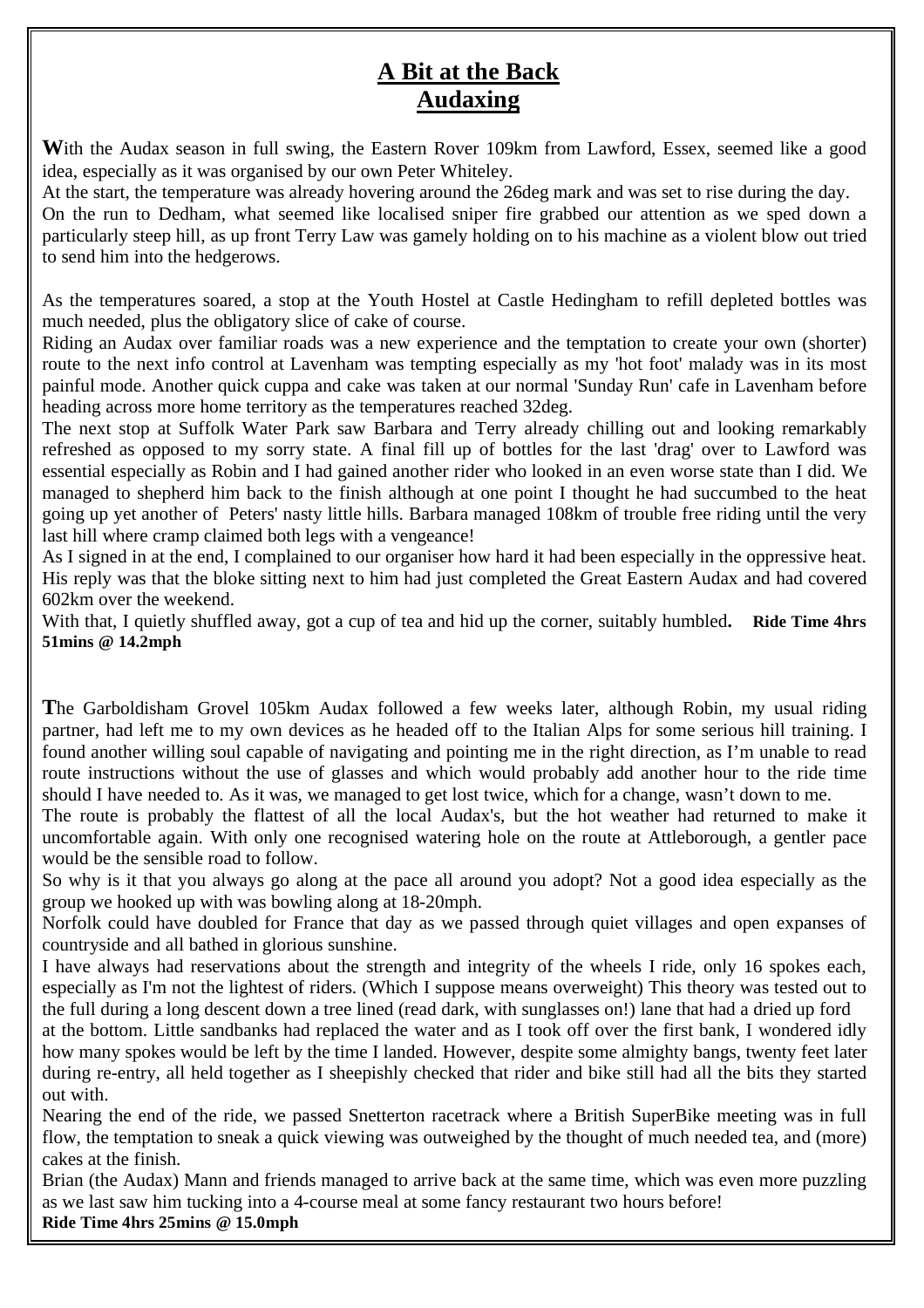PS. If any one else out there suffers from 'Hot Foot', which is the compression of nerve endings in the ball of the foot and feels as if your feet are on fire, I have finally found a solution after over2 years of trying. Invest in a pair of cycling shoes with very stiff soles and at least one size larger than you normally take. This allows the feet to expand during hot weather riding. The problem is now 90% cured and I no longer dread going out riding when the sun is out!

# **The Trials of Time**

The Thursday evening Time Trial season still attracts large fields of riders and an early arrival is essential to guarantee a ride, as it's now the norm to see finishers coming in as the fast boys are still waiting to start. Another course has been added to CCS's repertoire, the aptly named Hitcham Hilly, and at 13.5 miles, it has generally met with approval by those who have ridden it.

My first ride on it resulted in a  $p^{****}e$  in the last mile, but I bravely (?) held on to register a finish and gain much needed points. (To the detriment of my front tyre, which I ruined). The only other downside during the ride was when another rider passed me going up one of the many hills and remarked that she thought she was bad at hills until she saw my efforts!

Another go at improving on the Sudbury 10, brought this piece of wisdom from Stan, my training guru, just before the start….

" Boy, for this one, start off gently, then ease off!" It obviously worked as I came in over 30 seconds down on my P.B.

His next little gem came before an attempt at the Brent Eleigh course….

" Boy, the only thing I can tell you is... 'Bat out of Hell'" Hmm, right, OK. So on went the MP1 Player, in went the Meat Loaf tape, and off I went to take nearly a minute off my previous best time.

The bloke is priceless! No amount of money could buy that sort of advice.

# **Bloke at the Back**



**A quick snap shot from the CC Sudbury Audax 30th July 2005**  That's all for this month, TTFN. Roughly written by Mark Jay and professionally typed and edited by Michelle Jay.

**Mark & Michelle Jay, Fuddle Cottage, The Street, Lawshall, Nr Bury St Edmunds, Suffolk, IP29 4PA Tel: 01284 827193, Email: michelle@jay28.fsnet.co.uk**